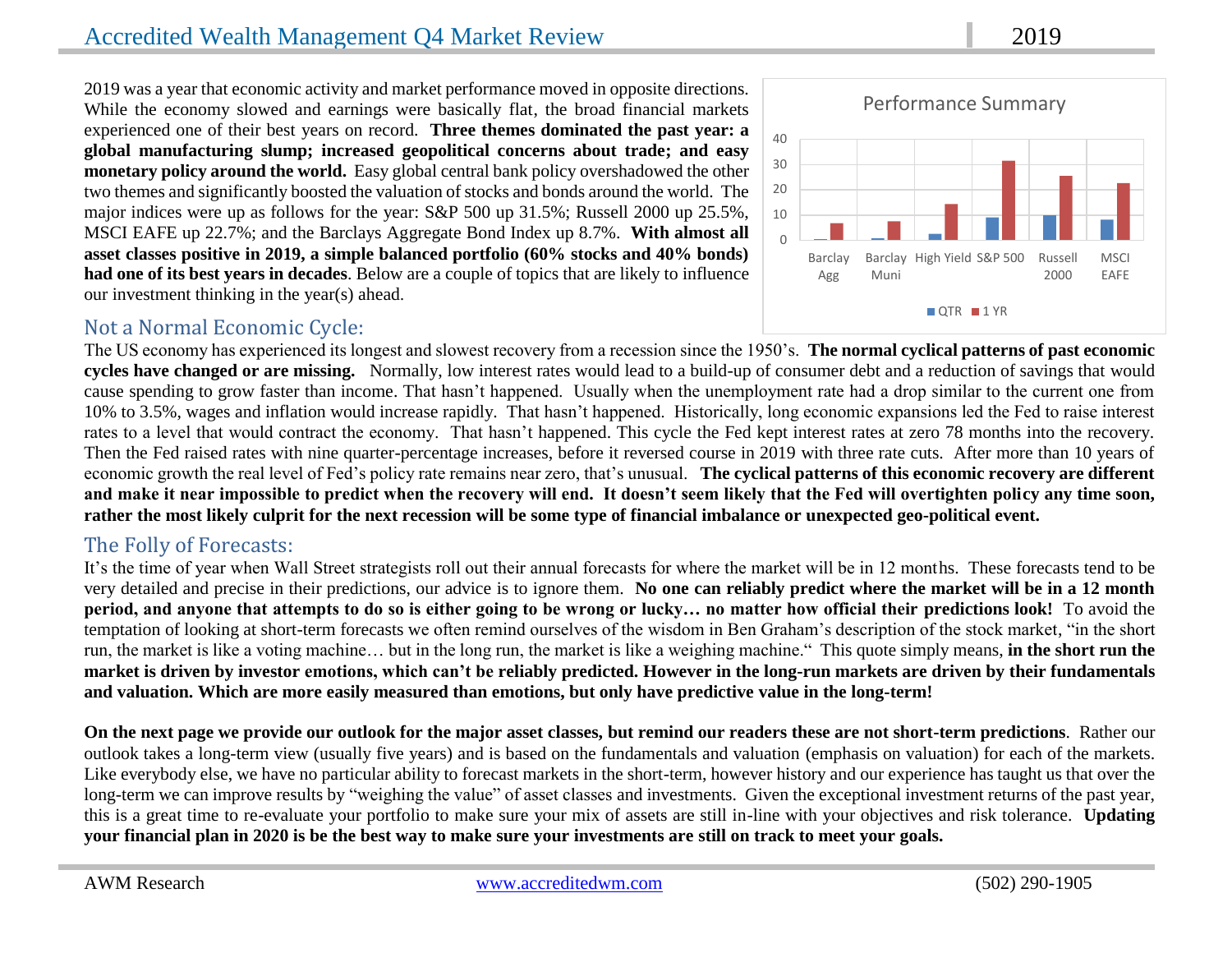| <b>Asset Class</b>         |       | * $\leftrightarrow$ Neutral weight $\downarrow$ Underweight<br>↑ Overweight                                                                                                                                                                                                                                                                                                         |  |  |
|----------------------------|-------|-------------------------------------------------------------------------------------------------------------------------------------------------------------------------------------------------------------------------------------------------------------------------------------------------------------------------------------------------------------------------------------|--|--|
| <b>Equities</b>            | View* | <b>Comments</b>                                                                                                                                                                                                                                                                                                                                                                     |  |  |
| U.S. Large Cap             |       | In global portfolios we are underweight US stocks in favor of other asset classes, primarily due to valuation. Within the category<br>we continue to slightly overweight: value, Quality-at a-Reasonable-Price (QARP) and dividend paying stocks.                                                                                                                                   |  |  |
| U.S. Small/Mid Cap         |       | We remain underweight small/mid-cap stocks due to relatively high valuations and concerns about high debt levels. Small/Mid-<br>caps tend to perform best early to mid in the business cycle, and we view the current cycle as being in the later stages.                                                                                                                           |  |  |
| International<br>Developed |       | We are 'relatively' optimistic on foreign developed stocks and believe the best opportunities are in growing dividend stocks.<br>Investors with a longer time horizon should be overweight, on a five year time horizon we expect foreign developed markets to<br>outperform US markets.                                                                                            |  |  |
| <b>Emerging Markets</b>    |       | For long-term global portfolios we would be overweight emerging markets, with an emphasis on value. We believe the US \$ may<br>peak in the next couple of years, fundamentals and valuations are reasonable, and expect EM to outperform both US and foreign<br>developed markets long-term. Near-term, EM may be vulnerable if there is a global recession or the \$ strengthens. |  |  |

| <b>Fixed Income</b>     |                   |                                                                                                                                      |
|-------------------------|-------------------|--------------------------------------------------------------------------------------------------------------------------------------|
|                         |                   | With the 10- year treasury yield near 1.9% we are maintaining our under-weight rating, and would move some bond exposure to the      |
| <b>Investment Grade</b> |                   | alternative asset category. Which we expect to outperform over a full market cycle. We recommend keeping some exposure for           |
|                         |                   | disciplined risk management, diversification purposes and to hedge reinvestment risk.                                                |
| High-Yield Bonds        |                   | We are underweight high-yield and believe valuations are too high given the current late stage of the business cycle. We like to own |
|                         |                   | high-yield early in the business cycle when spreads are wide and valuations are cheap, today spreads are tight and valuations rich.  |
| <b>Municipal Bonds</b>  | $\leftrightarrow$ | We are neutral on municipal bonds, however they remain attractive for high tax-bracket investors and we would overweight them in     |
|                         |                   | taxable portfolios. The supply/demand outlook for municipal bonds is favorable and should benefit holders going forward.             |
| <b>TIPS</b>             |                   | Given the low level of unemployment and interest rates available on core bonds we are favorable on TIPs as a hedge against higher    |
|                         |                   | inflation. We don't think inflation is poised to rapidly accelerate, but like holding a position in tax-deferred accounts.           |
|                         |                   | We are underweight and remain concerned about the amount and quality of loans being issued, and don't believe they warrant the       |
| Floating-Rate Loans     |                   | additional risk. Investors in this asset class should stick with investment grade and be wary of liquidity issues.                   |
| <b>Emerging Markets</b> |                   | This asset class can experience big performance swings and direct exposure may only be appropriate for higher risk tolerant          |
|                         | $\leftrightarrow$ | investors. We get some exposure thru our core bond managers and don't anticipate buying any direct positions.                        |

| <b>Alternatives</b>              |                   |                                                                                                                                                                                                                                                                                                                                                                                                                                                                                                                    |
|----------------------------------|-------------------|--------------------------------------------------------------------------------------------------------------------------------------------------------------------------------------------------------------------------------------------------------------------------------------------------------------------------------------------------------------------------------------------------------------------------------------------------------------------------------------------------------------------|
| Absolute-<br>Return/Alternatives |                   | We like this asset class and believe it can improve the risk/reward profile of portfolios that hold traditional asset classes. Our<br>expectation is this asset class will perform in-between bonds and stocks over a full market cycle.                                                                                                                                                                                                                                                                           |
|                                  |                   |                                                                                                                                                                                                                                                                                                                                                                                                                                                                                                                    |
| <b>REITS</b>                     |                   | The decline in interest rates in 2019 led to a strong rally in REITs, leaving the asset class overvalued. With interest rates likely to<br>rise in the next few years and valuations currently high we would be underweight REITs.                                                                                                                                                                                                                                                                                 |
| Commodities/Gold                 | $\leftrightarrow$ | We view commodities as an effective way for long-term investors to diversify their portfolios and hedge against higher inflation.<br>We expect the performance of commodities to improve and believe small positions as a hedge against geopolitical and monetary<br>policy risk makes sense. Gold has performed well this year and may be overbought, however a small position still seems like a<br>reasonable hedge in portfolios. With the \$ peaking we think commodities may be a surprise upside performer. |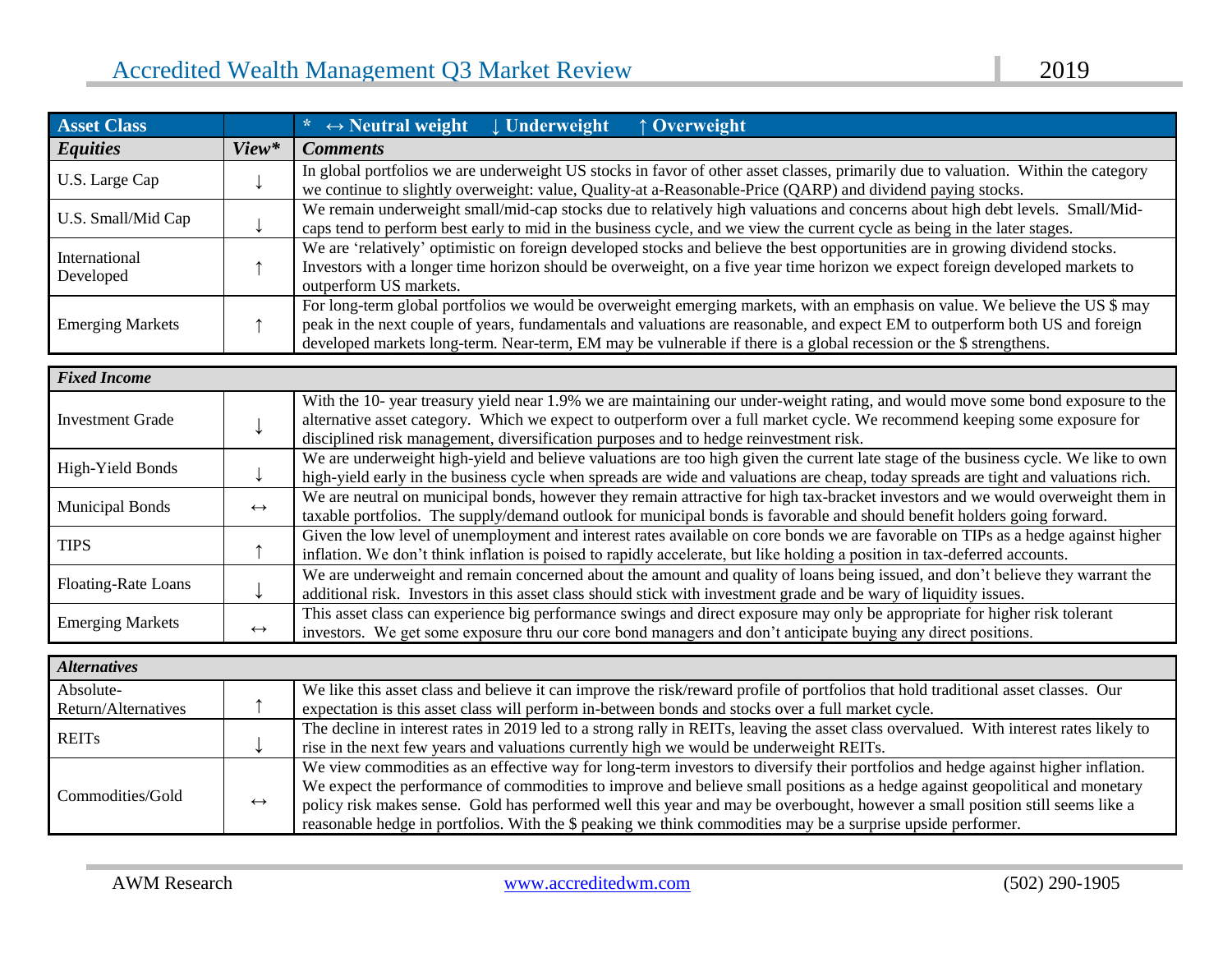#### **U.S. Stocks**

**Market Performance, Fourth Quarter 2019**

| <b>Index</b>          | Q4 2019  | 1 YR   |
|-----------------------|----------|--------|
| S&P 500               | 9.07%    | 31.49% |
| Russell 1000          | $9.04\%$ | 31.43% |
| Russell 1000 Value    | 7.41%    | 26.54% |
| Russell 1000 Growth   | 10.62%   | 36.39% |
| <b>Russell Midcap</b> | 7.06%    | 30.54% |
| Russell 2000          | 9.94%    | 25.52% |

Source: Morningstar

#### **International Stocks**

**Market Performance, Fourth Quarter 2019**

| <b>Index</b>     | Q4 2019 | <b>1 YR</b> |
|------------------|---------|-------------|
| <b>MSCI EAFE</b> | 8.21%   | 22.66%      |
| <b>MCSI EME</b>  | 11.93%  | 18.90%      |
| <b>MSCI BRIC</b> | 13.18%  | 23.11%      |

Source: Morningstar

- Stocks were in a "risk-on" mode in the fourth quarter as investors became convinced the economy was turning up while global central banks continued flooded the system with liquidity. Tech stocks were the top performers, followed closely by growth and financials.
- Growth stocks outperformed, propelled by strong performance in the tech sector. Long-term we expect the performance of value stocks to revert back to the mean and outperform growth over the next 3 to 5 years.
- We still like quality-at a-reasonable-price (QARP) and dividend paying investment strategies as a long-term strategy in the US and foreign markets.
- Foreign developed markets had a strong quarter as trade deals got resolved and uncertainty about Brexit was reduced. Longer-term we expect foreign stocks to outperform their US counterparts, although capitalizing on this trend will require patience.
- We continue to see signs the US \$ may be peaking. If the Dollar does sell-off we think it will be a catalyst for better foreign stock performance. Emerging markets, particularly value stocks, may offer the best absolute return potential over the next 5 years. Long-term investors with a growth appetite should be overweight.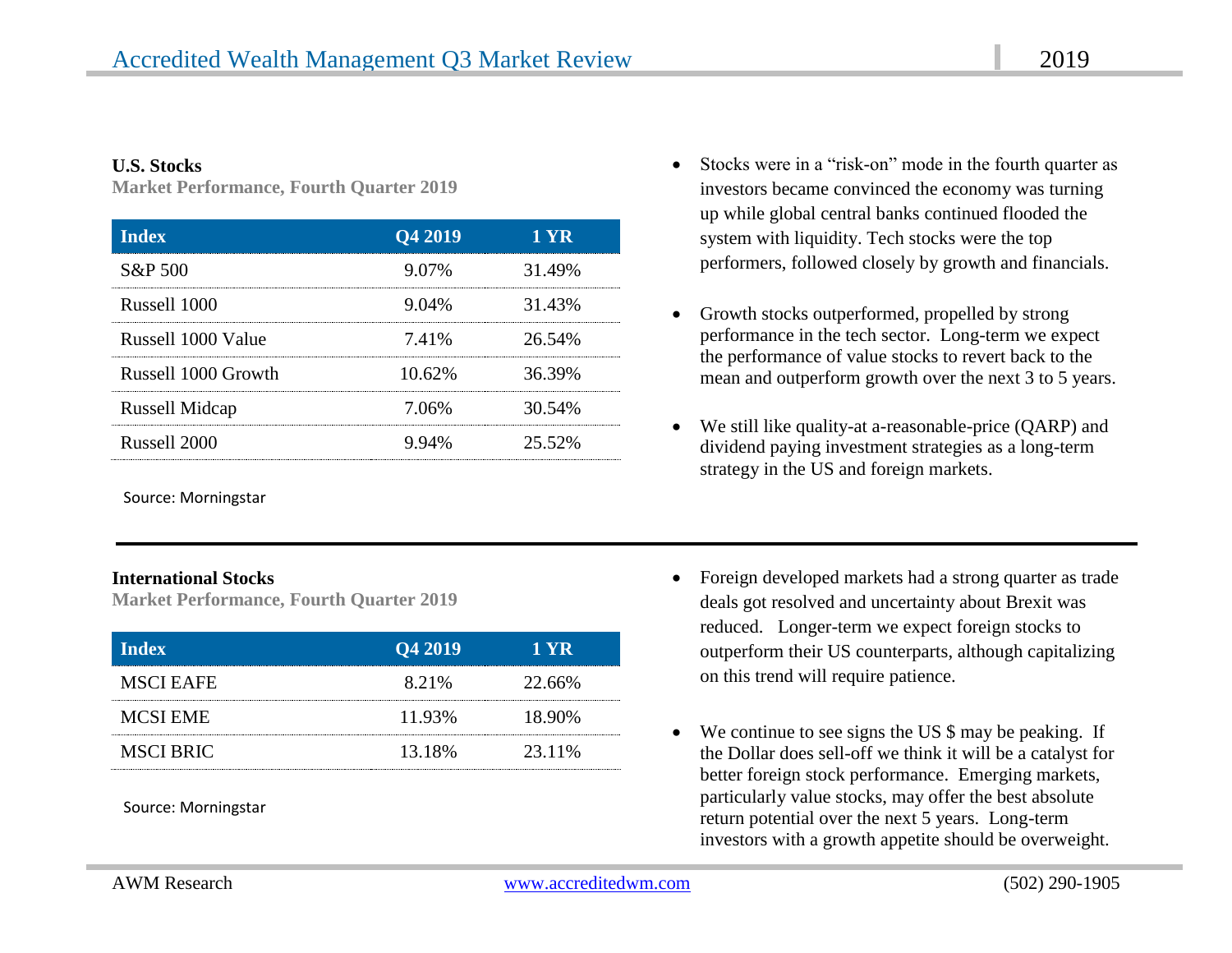#### **Fixed Income**

**Market Performance, Fourth Quarter 2019**

| <b>Index</b>                                       | Q4 2019  | 1 YR   |
|----------------------------------------------------|----------|--------|
| Vanguard Total Bond Index                          | $0.00\%$ | 8.61%  |
| Barclays Muni Bond                                 | 0.74%    | 7.54%  |
| Barclays US Corp High-Yield                        | 2.61%    | 14.32% |
| <b>JPM GBI- EM Global</b><br>Diversified           | 5.20%    | 13.47% |
| <i>iShares TIPS Bond</i>                           | 0.73%    | 8.28%  |
| BofA Merrill Lynch 3 month<br><b>Treasury Note</b> | 0.47%    | 2.30%  |

Source: Morningstar

#### **Alternative Assets**

**Market Performance, Fourth Quarter 2019**

| <b>Strategies</b>                       | Q4 2019 | 1 YR  |
|-----------------------------------------|---------|-------|
| PIMCO All Asset All Authority           | 3.6%    | 7.6%  |
| <b>AQR</b> Diversified Arbitrage        | $2.2\%$ | 8.5%  |
| JPMorgan Hedged Equity                  | 4 3%    | 13 3  |
| Vanguard REIT                           | 0.6%    | 28.9% |
| <b>BNY Mellon Global Real</b><br>Return | $2.1\%$ | 11.7% |

#### Source: Morningstar

- Core bonds were flat for the quarter, but overall had a very strong 2019, up 8.6%. With interest rates at current levels we would be underweight core bonds, keep durations relatively short and overweight cash. The technical outlook for municipals continues to be favorable.
- High-yield bonds have performed well this year, but we remind investors that high-yield tends to behave more like stocks in up and down markets. Given low yields and relatively tight spreads over high quality bonds we recommend an underweight position.

- Most alternative assets we track have added value relative to bonds for the quarter and year. REITs were relatively flat for the quarter and look a little overvalued. Our preferred gold ETF, iShares Gold Trust, was up 2.5% for the quarter and 18.5% for the year.
- We like alternative assets as a strategic way to reduce risk and increase absolute returns in portfolios. We plan to maintain a position in alternative assets unless we see a significant pullback in traditional assets (stocks and bonds).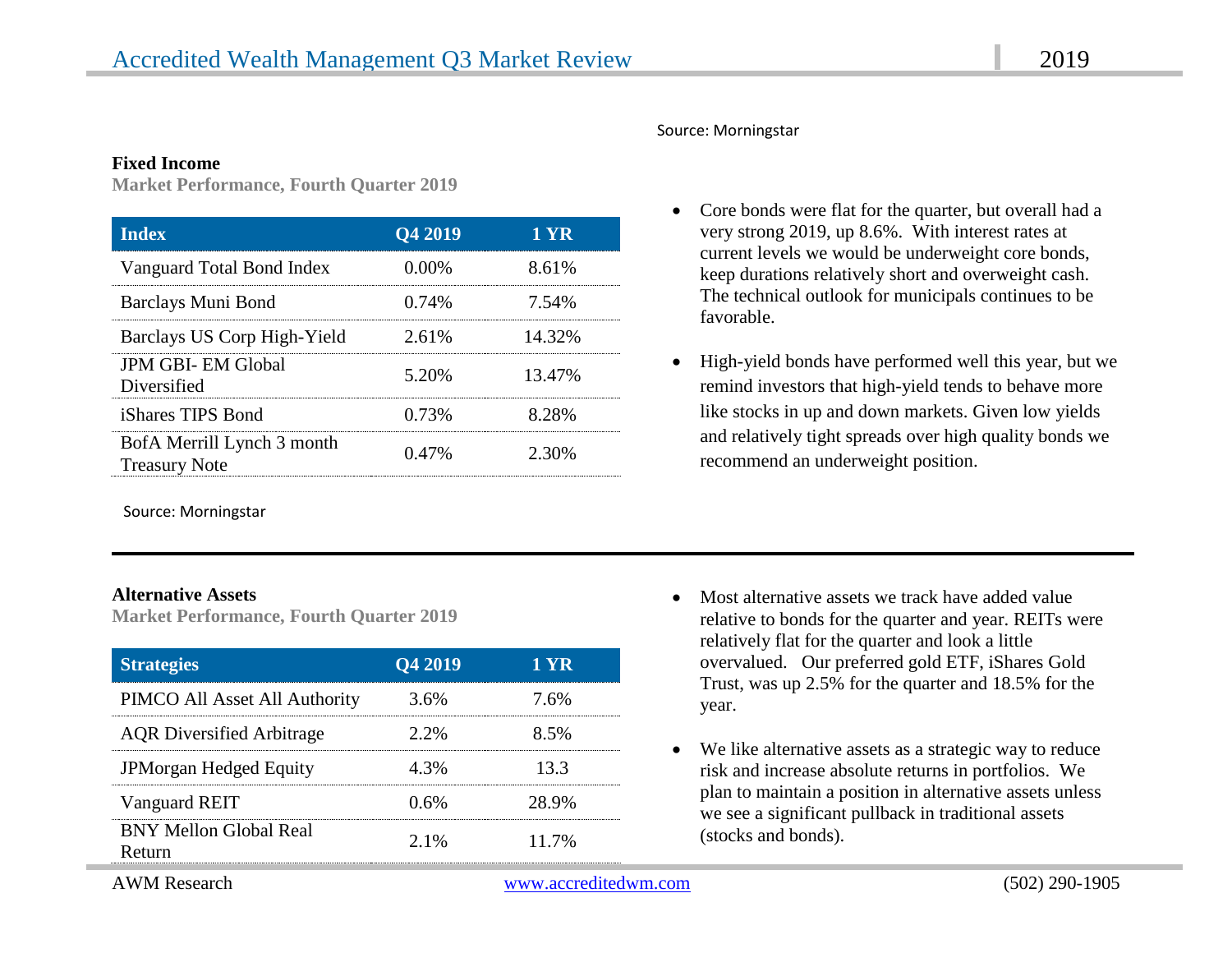# **Appendix:**

**Benchmark Definitions**

 $\ddot{\phantom{0}}$ 

| <b>U.S. Equity</b>          |       | <b>Description</b>                                                                                                                                                                                                                                                          |
|-----------------------------|-------|-----------------------------------------------------------------------------------------------------------------------------------------------------------------------------------------------------------------------------------------------------------------------------|
| S&P 500                     | Index | The index includes 500 leading US companies and captures approximately 80%<br>coverage of available market capitalization.                                                                                                                                                  |
| Russell 1000                | Index | The Russell 1000 Index measures the performance of the large-cap segment of the U.S.<br>equity universe and includes approximately 1000 of the largest securities. The Russell 1000<br>represents approximately 92% of the U.S. market.                                     |
| Russell 1000 Value          | Index | The Russell 1000 Value Index measures the performance of the large-cap value segment of<br>the U.S. equity universe. It includes those Russell 1000 companies with lower price-to-book<br>ratios and lower expected growth values.                                          |
| Russell 1000 Growth         | Index | The Russell 1000 Growth Index measures the performance of the large-cap growth segment<br>of the U.S. equity universe. It includes those Russell 1000 companies with higher price-to-<br>book ratios and higher forecasted growth values.                                   |
| Russell Midcap              | Index | The Russell Midcap Index measures the performance of the mid-cap segment of the U.S.<br>equity universe. It includes approximately 800 of the smallest securities based on a<br>combination of their market cap and current index membership.                               |
| Russell 2000                | Index | The Russell 2000 Index measures the performance of the small-cap segment of the U.S.<br>equity universe. It includes approximately 2000 of the smallest securities based on a<br>combination of their market cap and current index membership.                              |
| <b>International Equity</b> |       | <b>Description</b>                                                                                                                                                                                                                                                          |
| <b>MSCI EAFE</b>            | Index | The EAFE (Europe, Australasia, Far East) index consists of 21 developed market<br>country indexes, excluding the US & Canada. It is a free float-adjusted market<br>capitalization index that is designed to measure the equity market performance of<br>developed markets. |
| <b>MCSI EME</b>             | Index | The index is a free float-adjusted market capitalization index that is designed to measure<br>equity market performance of emerging markets and includes 23 emerging market<br>countries in the index.                                                                      |
| <b>MSCI BRIC</b>            | Index | The index is a free float-adjusted market capitalization weighted index that is designed<br>to measure the equity market performance of the following four emerging market<br>country indexes: Brazil, Russia, India and China.                                             |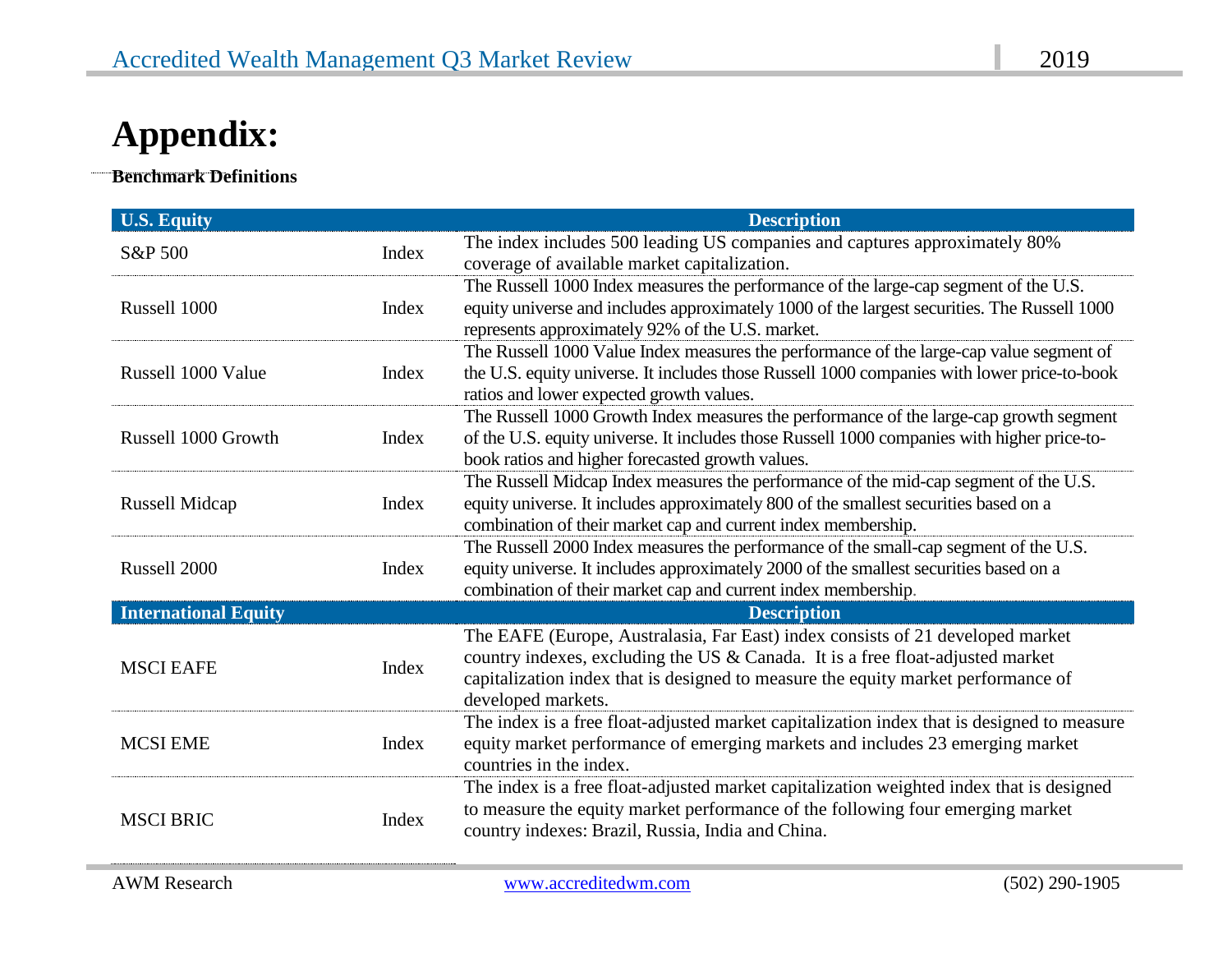| <b>Fixed Income</b>                                |                   | <b>Description</b>                                                                                                                                                                                                                                                                                                                 |
|----------------------------------------------------|-------------------|------------------------------------------------------------------------------------------------------------------------------------------------------------------------------------------------------------------------------------------------------------------------------------------------------------------------------------|
| Vanguard Total Bond Index                          | <b>Index Fund</b> | This index measures a wide spectrum of public, investment-grade, taxable, fixed income<br>securities in the United States-including government, corporate, and international<br>dollar-denominated bonds, as well as mortgage-backed and asset-backed securities, all<br>with maturities of more than 1 year.                      |
| <b>Barclays Aggregate Bond</b>                     | Index             | The U.S. Aggregate Index covers the USD-denominated, investment-grade, fixed-rate,<br>taxable bond market of SEC-registered securities. The index includes bonds from the<br>Treasury, Government-Related, Corporate, MBS (agency fixed-rate and hybrid ARM<br>pass-through bonds), ABS, and CMBS sectors.                         |
| Barclays Muni Bond                                 | Index             | The U.S. Municipal Indices cover the USD-denominated long term tax exempt bond<br>market. The index has four main sectors: state and local general obligation bonds,<br>revenue bonds, insured bonds, and pre-refunded bonds.                                                                                                      |
| Barclays US Corp High-<br>Yield                    | Index             | The index covers the USD-denominated, non-investment grade, fixed-rate, taxable<br>corporate bond market and excludes Emerging Markets debt.                                                                                                                                                                                       |
| <b>JPM GBI-EM Global Divers</b>                    | Index             | The index tracks returns for actively traded external debt instruments in emerging<br>markets. Included in the index are US-dollar denominated Brady bonds, Eurobonds,<br>and traded loans issued by sovereign entities.                                                                                                           |
| iShares TIPS Bond                                  | <b>ETF</b>        | The iShares TIPS Bond ETF seeks to track the investment results of an index composed<br>of inflation-protected U.S. Treasury bonds.                                                                                                                                                                                                |
| BofA Merrill Lynch 3 month<br><b>Treasury Note</b> | Index             | The 3-month US Treasury Note Index is comprised of a single issue purchased at the<br>beginning of the month and held for a full month. At the end of the month, that issue is<br>sold and rolled into a newly selected issue.                                                                                                     |
| <b>Alternative Assets</b>                          |                   | <b>Description</b>                                                                                                                                                                                                                                                                                                                 |
| PIMCO All Asset All<br>Authority                   | Mutual<br>Fund    | The investment seeks maximum real return, consistent with preservation of real capital<br>and prudent investment management. The primary benchmark for the fund is the S&P<br>500, with a secondary objective of Consumer Price Index +650 basis points.                                                                           |
| <b>AQR</b> Diversified Arbitrage                   | Mutual<br>Fund    | The investment seeks long-term absolute (positive) returns. It invests in a diversified<br>portfolio of instruments, including equities, convertible securities, debt securities, loans,<br>warrants, options, other types of derivative instruments.                                                                              |
| JPMorgan Hedged Equity                             | Mutual<br>Fund    | The investment seeks to capture the majority of the returns associated with equity<br>market investments, while exposing investors to less risk than other equity investments.<br>The fund invests in a broadly diversified portfolio of common stocks, while also selling<br>index call options and purchasing index put options. |